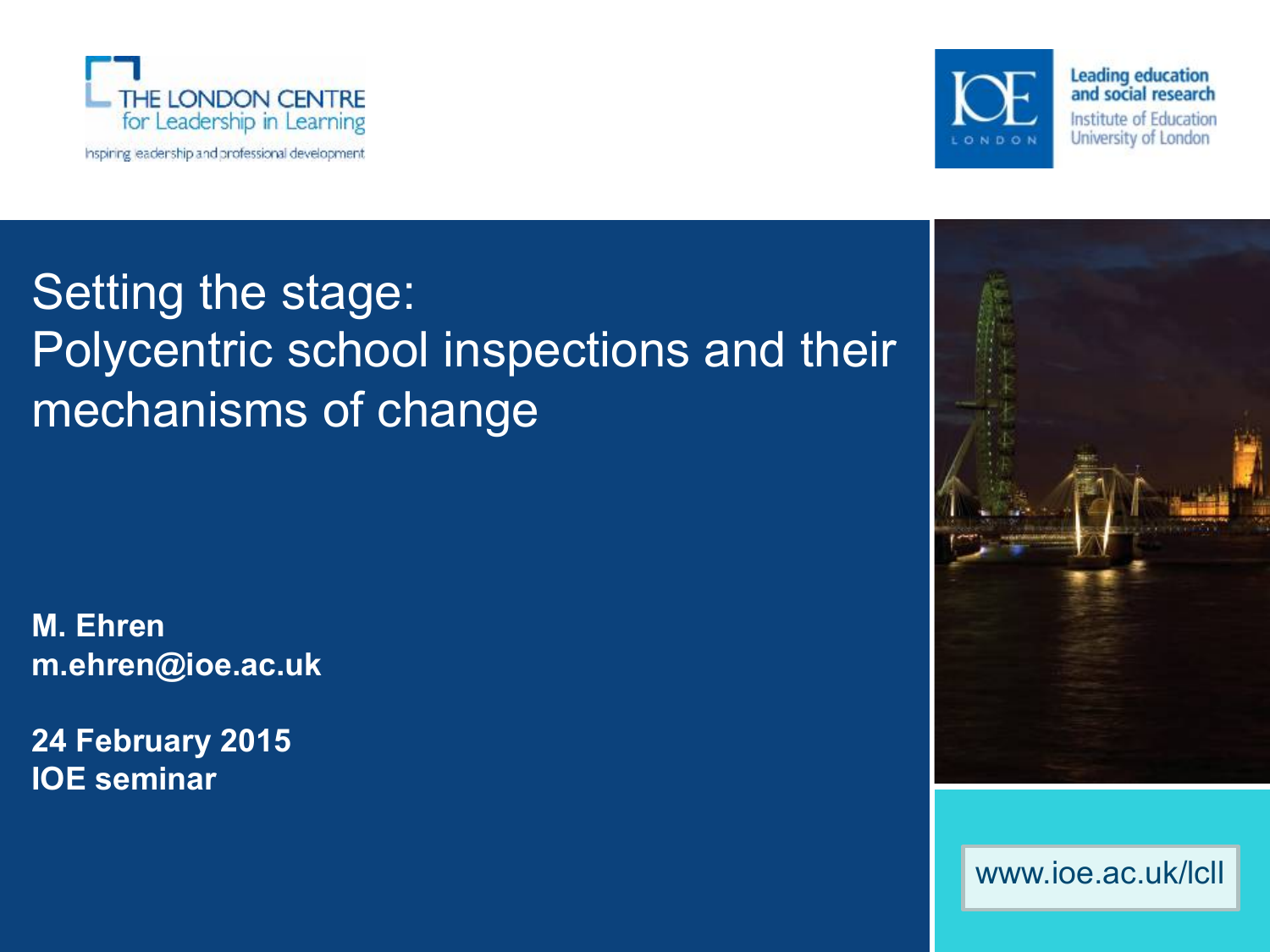



- Clusters of schools (structure)
- The local solutions approach and co-construction (culture)
- System leaders (key people)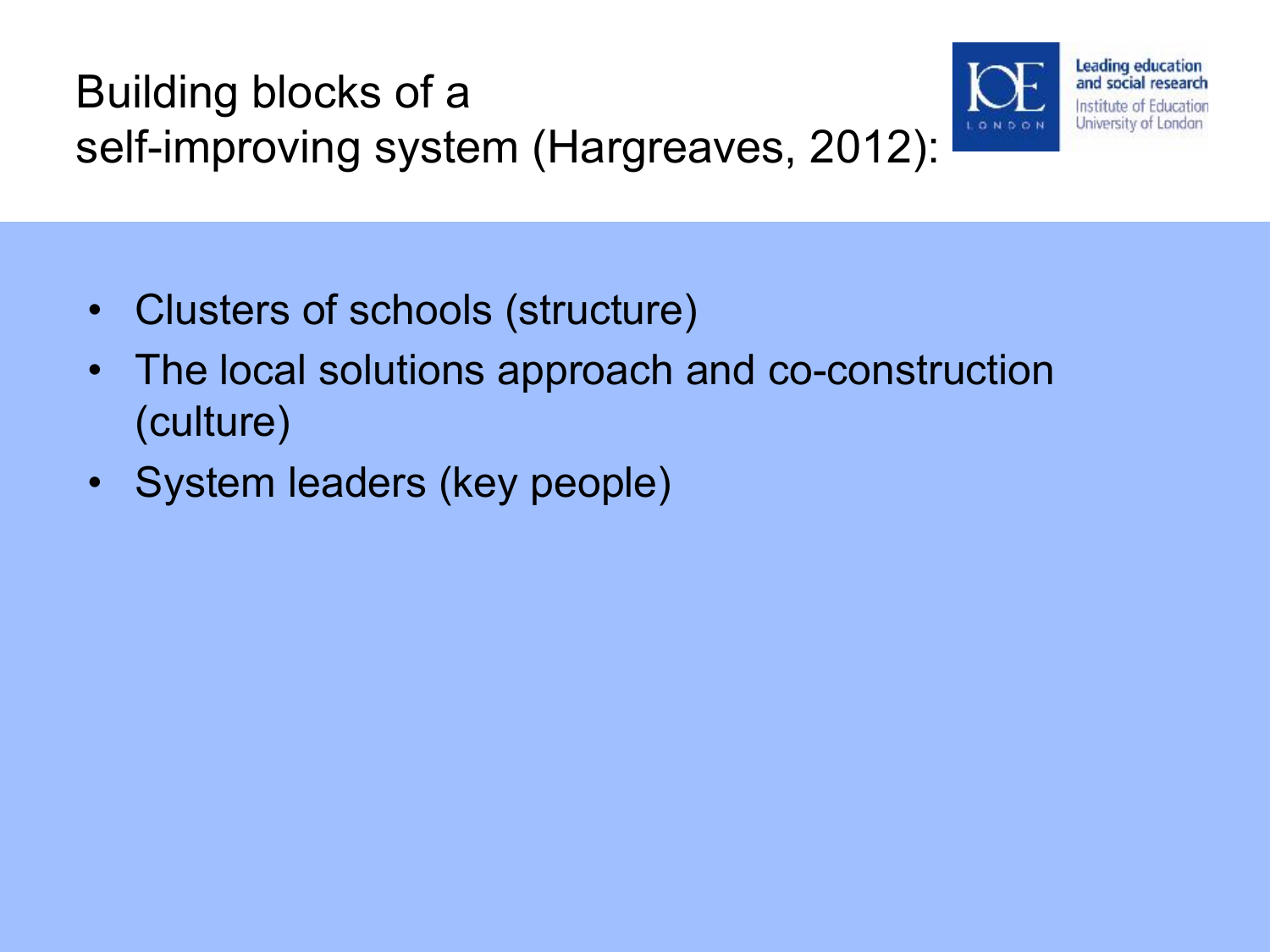The self-improving system currently:



- National, local and (subject) specialized leaders of education.
- Teaching School Alliances
- Academy Chains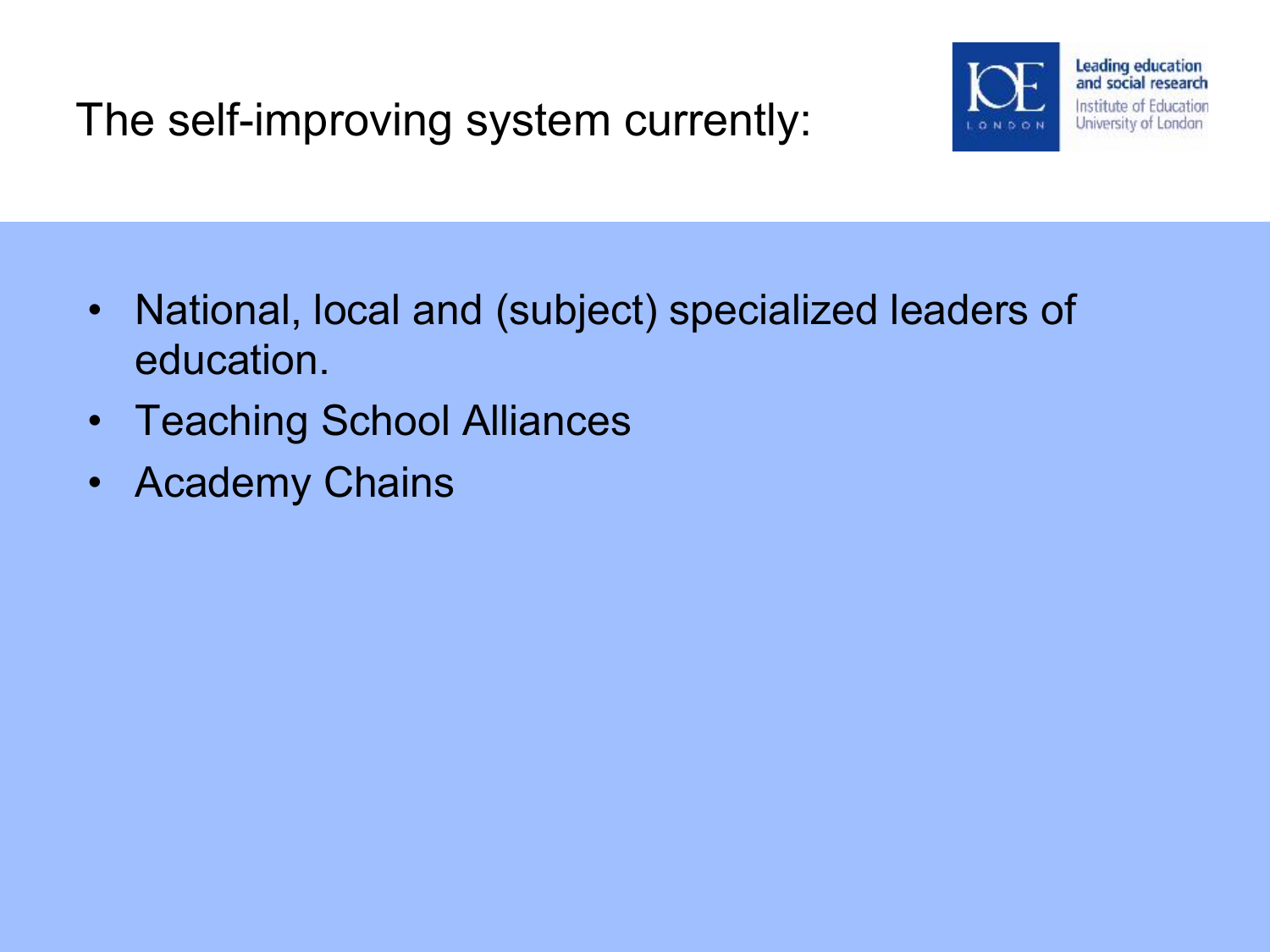### A polycentric system



- Many centres of decision making
- State is not the sole locus of authority
- State and non-state actors are regulators and regulated in complex and interdependent relations
- Relations change continuously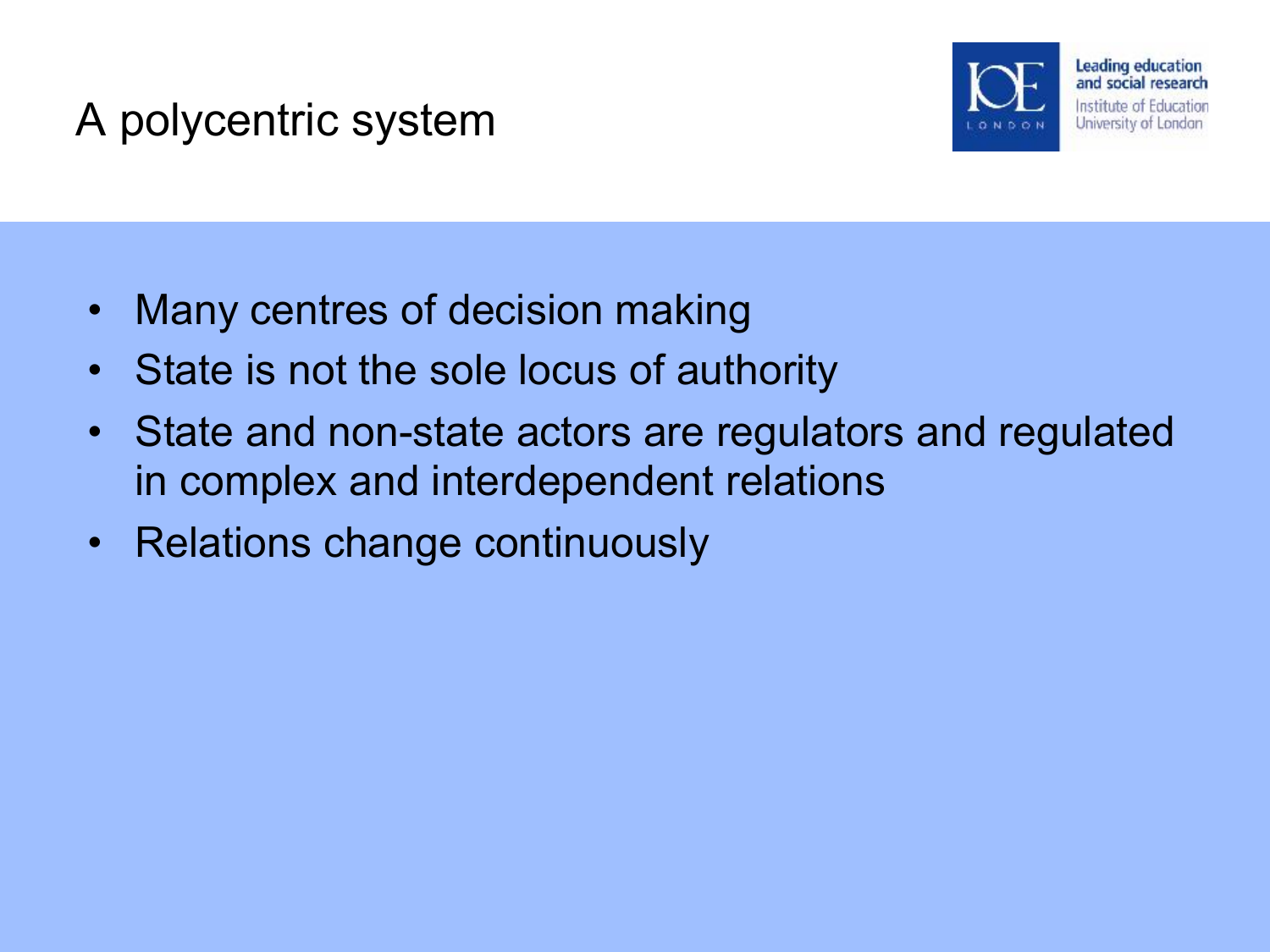### A polycentric system



- Expected to address failing 'command and control' types of regulation
- Acknowledge that no singe actor can regulate effectively
- Create conditions for responsiveness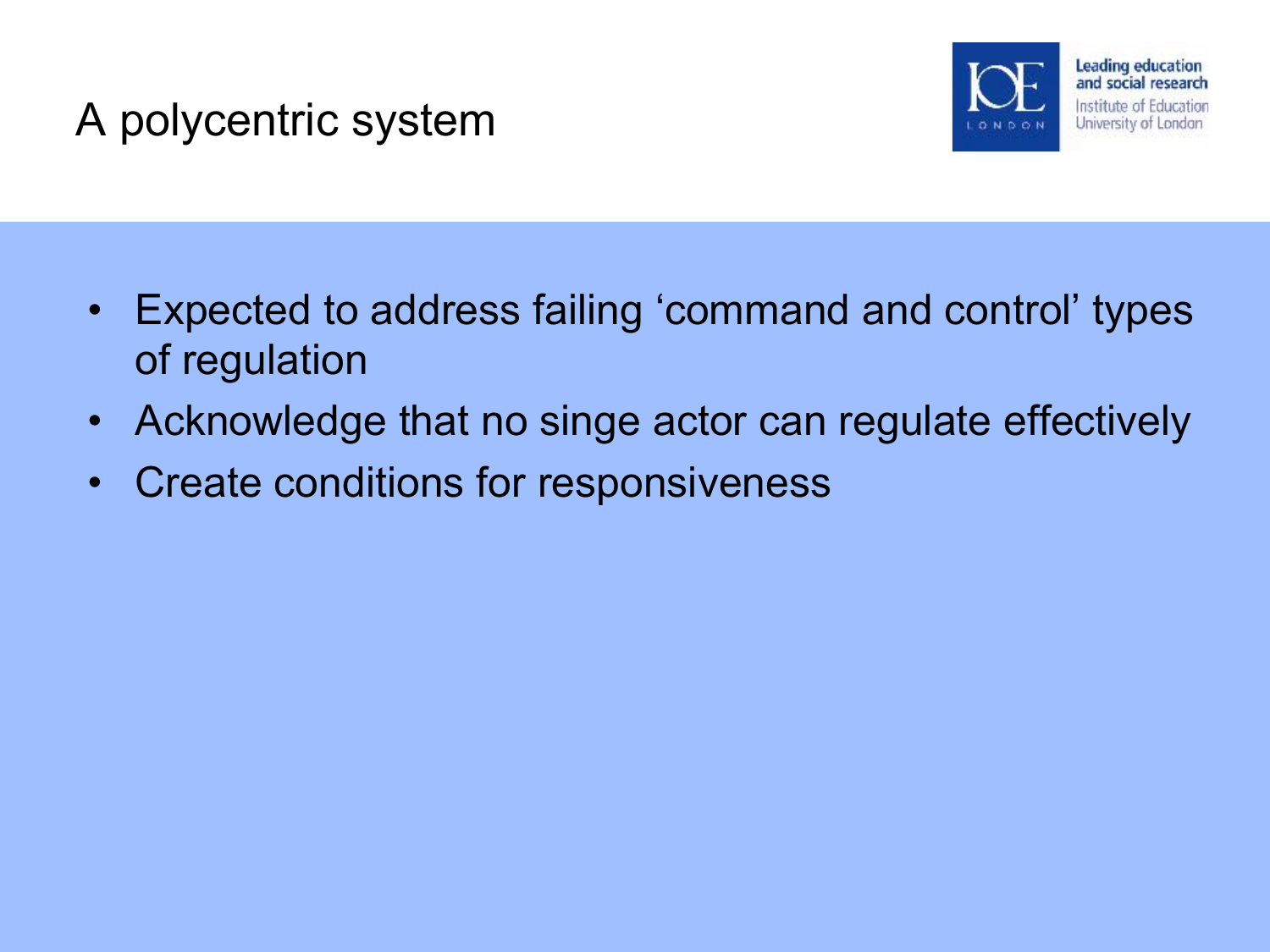#### A polycentric system



• Regulation and accountability need to adapt to local context and create the conditions in which schools effectively steer themselves

*What is the role of Inspectorates of Education in a selfimproving education system?* 

*How can inspections be effective in enhancing school-toschool (networked) improvement and evaluation?*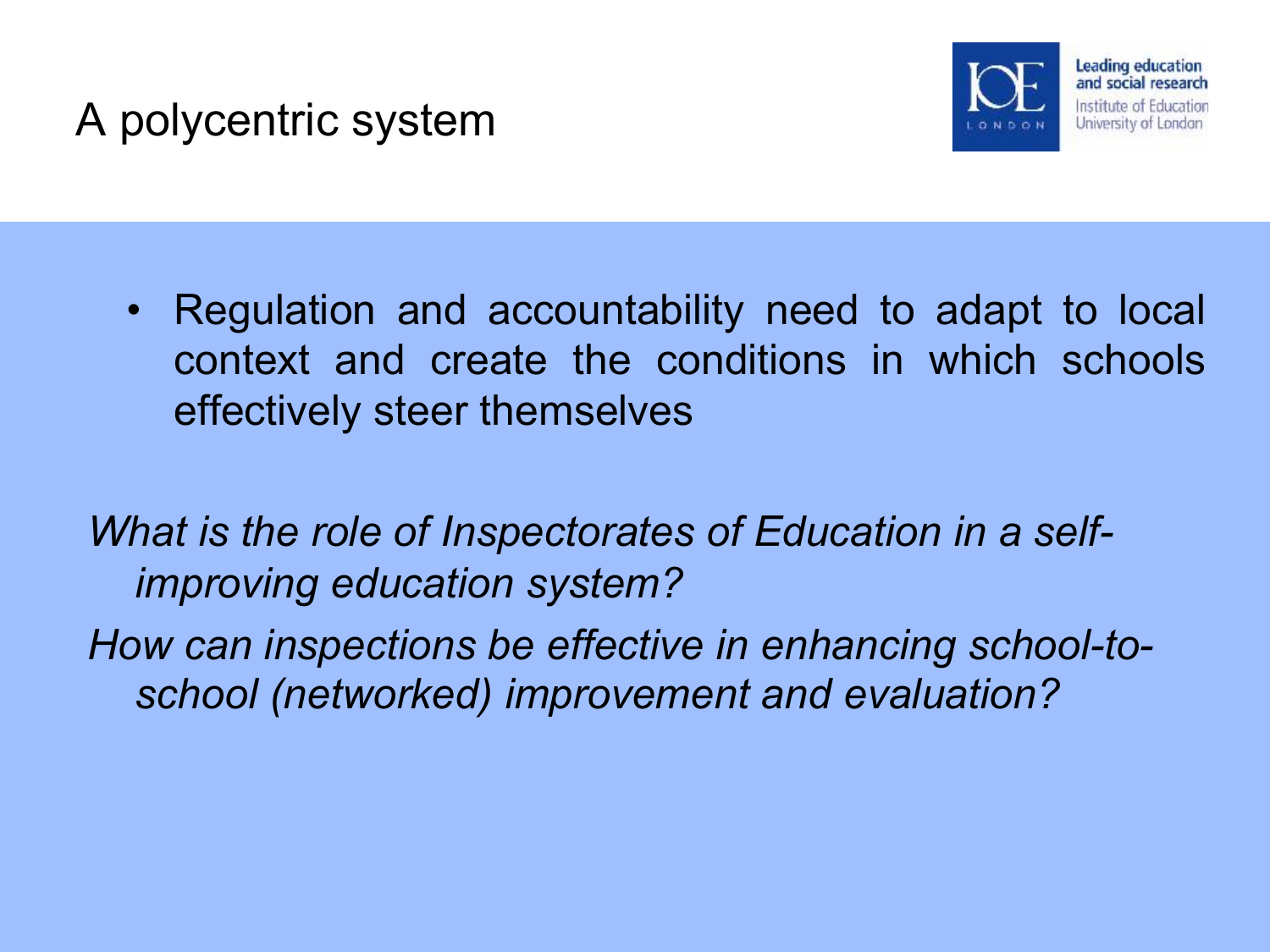#### An EU-funded study



- 4 countries/regions: England, the Netherlands, Northern Ireland, Bulgaria
- First phase of mapping current practices and developing a theoretical model of inspections in a polycentric context
- Case studies
- Mapping good practices across Europe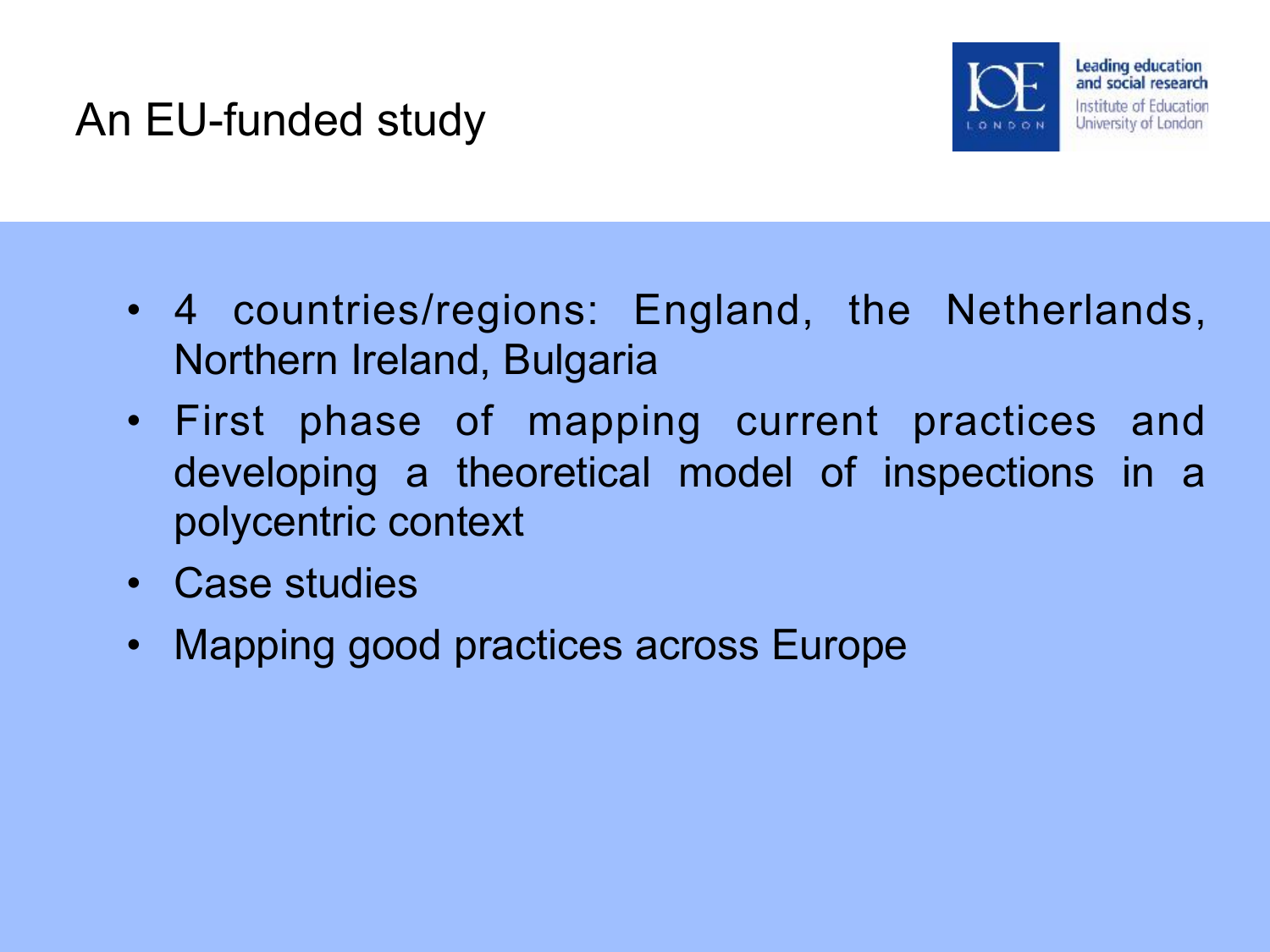

Evaluate and assess the quality and functioning of networks of schools and/or their stakeholders, with the purpose of validating and supporting improvement and decision-making at the local level.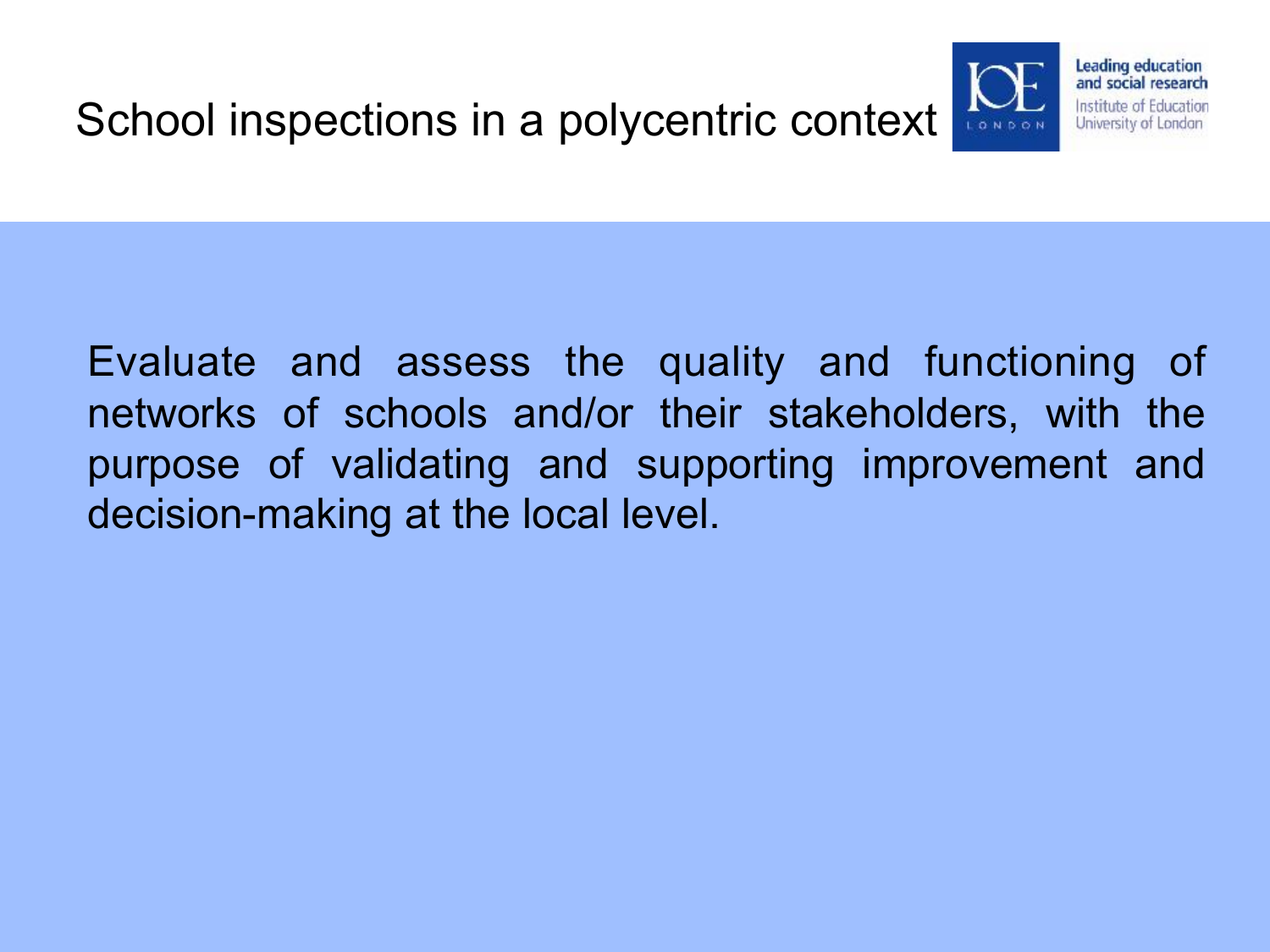Leading education and social research Institute of Education University of London

Examples of such approaches:

- agenda (e.g. standards) for inspection is (also) set by schools and stakeholders
- inspection framework includes standards to evaluate network activities, effective cooperation, and/or meso/ macro-level issues
- inspection schedules include visits to all schools/ stakeholders at the same time
- inspection feedback is given to all schools/stakeholders; feedback is targeted to, and adapted to relevant actors
- intelligent consequences (e.g. information sharing, persuasion, targeted monitoring)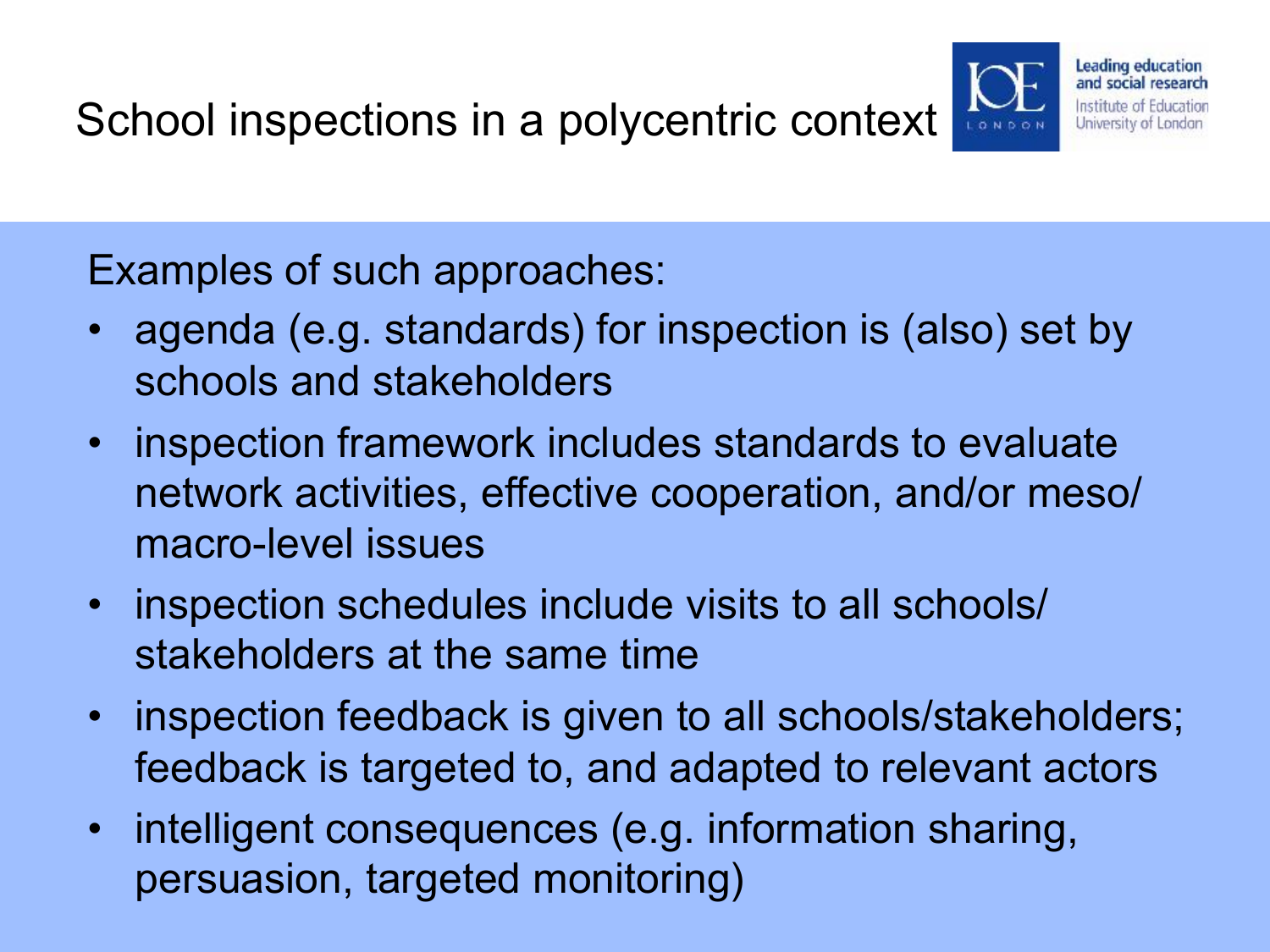### Example from England



New practices developing of accountability beyond individual schools:

- Focused inspections of academies in large MATs
- Letter summarizing strengths and weaknesses across individual schools and functioning of the trust
- Redefining quality of (leadership in) schools: school to school support, and support of governing body to schools
- Soft intelligence of RSCs and regional HMI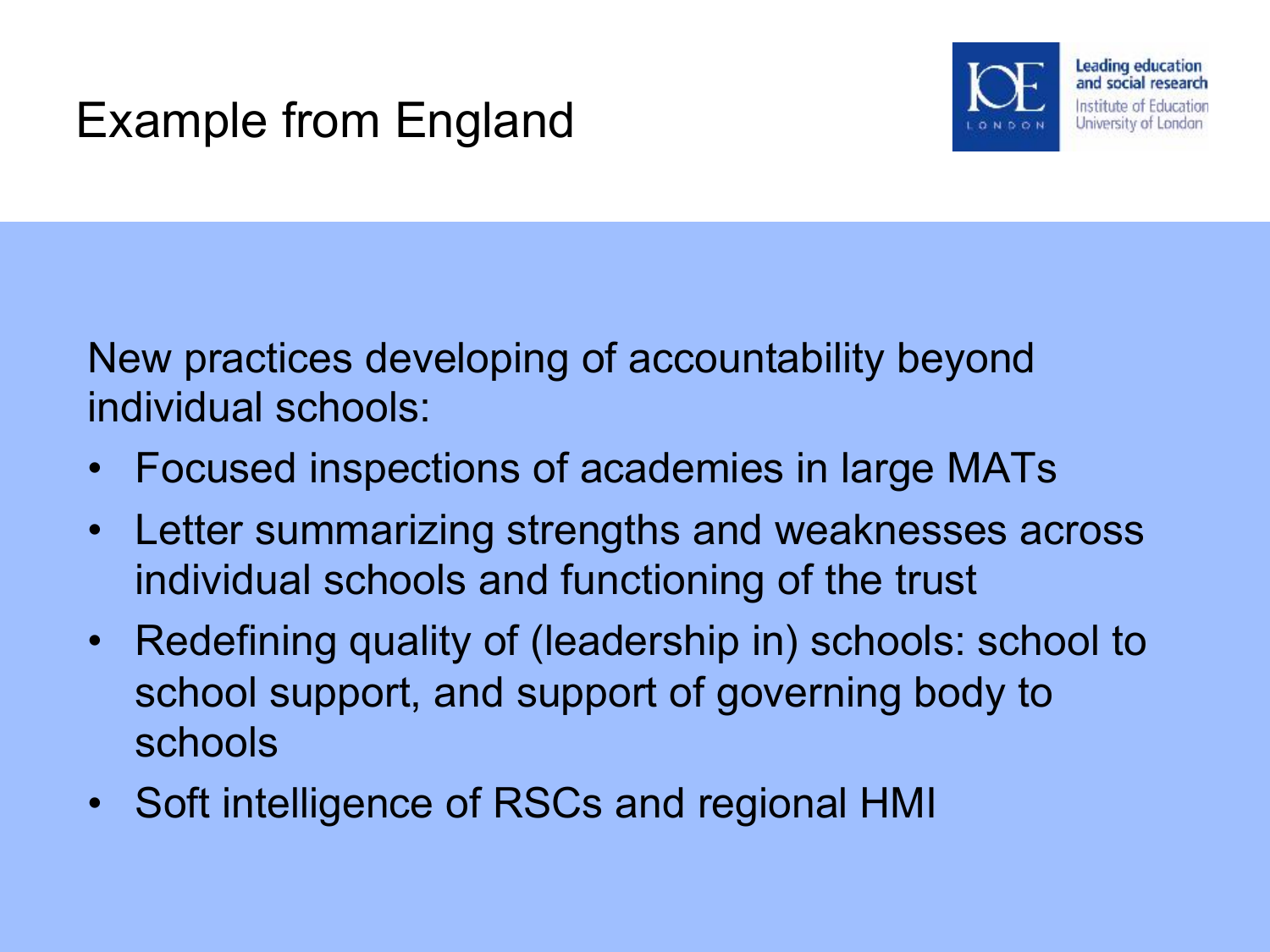

- Area Learning Communities (ALC) clusters of all mainstream post-primary schools, including special schools with post-primary pupils and further education colleges
- Legal requirement to provide pupils with access to 24 courses at key stage 4.; schools are enabled to secure course provision for students at other institutions within the ALC
- District Inspectors are responsible for a number of schools within a geographical area
- Area Inspection: evaluate the quality of provision in a geographical area, across a number of phases, individual organisation report and composite area report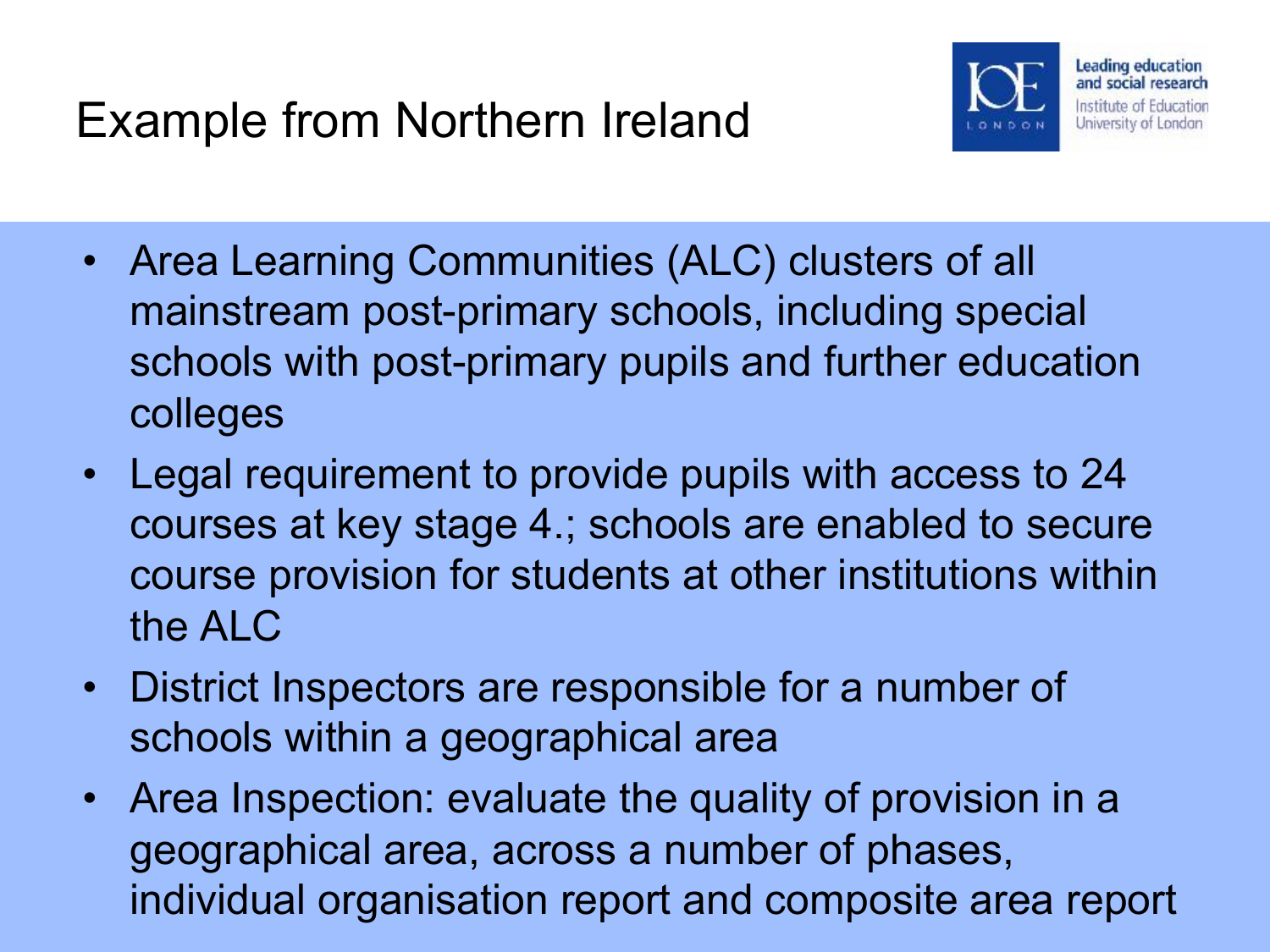

- Networks for inclusive education under new authorities
- Inspections include the effectiveness of the network in providing such inclusive education, using early warning analysis to identify networks for inspection visits
- Indicators for early warning analysis: (1) the amount of pupils who do not go to school, (2) pupils switching between schools within the network, (3) earlier Inspectorate judgments of the school or network, and (4) other signals like news in the media or complaints by parents or other stakeholders, (5) support plan, (6) annual accounts and reports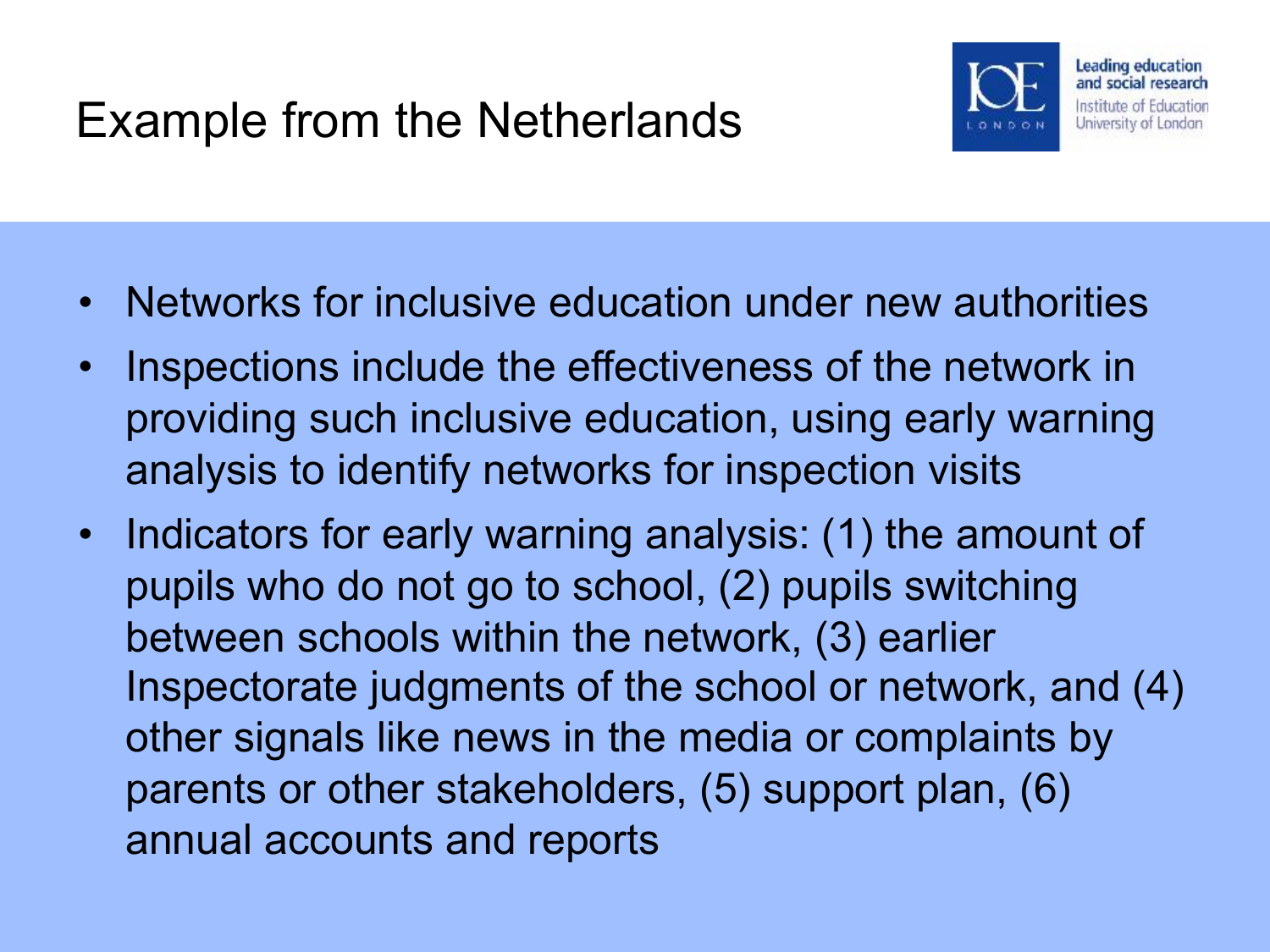

Closing accountability gaps:

- Informal networks are out of scope, focus on large MATs with high risk on structural dimensions (regional spread, growth)
- Limited national data on existing networks
- No framework or clear concept of quality of networks, or their governing bodies
- Limited evaluation of effectiveness of networks or functioning of governing body
- RSC and HMI regions do not overlap
- Limited overview of functioning of the entire system